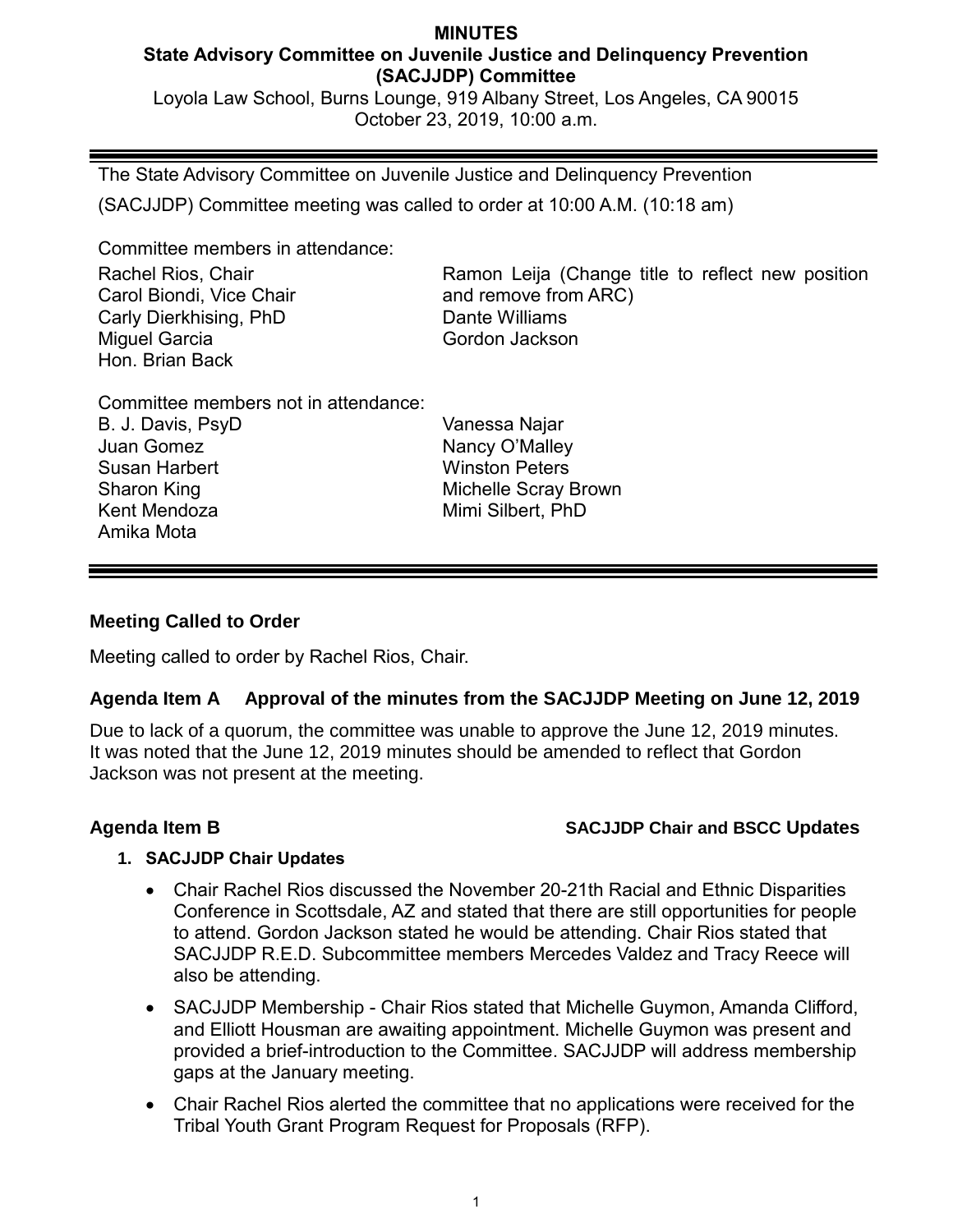• Chair Rachel Rios opened discussion on the SACJJDP meeting calendar for 2020 and stated there will be a meeting on November 12, 2019 at BSCC in Sacramento. The membership was alerted that they may call-in to the meeting, but locations must be publicly accessible and posted 10 days prior to the meeting.

There was discussion of additional meeting options, refining the planning and notification process, members confirming attendance by a predetermined date, and BSCC staff sending reminders. The discussion included potentially reducing the number of meetings from six to four and changing the day from Wednesdays to Thursdays.

Proposed 2020 SACJJDP meeting dates and locations are:

January 16, 2020 (Sacramento) February 20, 2020 (Bay Area) April 1, 2020 (Inland Empire) June 4, 2020 (Sacramento) September 17, 2020 (San Diego) October 29, 2020 (Sacramento)

### **2. BSCC Updates**

- Timothy Polasik stated that he attended the Office of Juvenile Justice and Delinquency Prevention (OJJDP) meeting in Kansas City and presented on Restorative Justice. Committee member Miguel Garcia also attended and participated on a Youth Engagement panel. Mr. Garcia discussed adding a youth collaborative group where young adults will discuss ways to work with youth in detention facilities. Washington and Oklahoma have created youth councils as youth subcommittees. Mr. Garcia agreed to bring information to the January SACJJDP meeting.
- Executive Director Kathleen Howard discussed current grant work. The update included Proposition 64 stating the legislation allocates \$26 million in the first year for public health, public Safety and Fire; California Violence Intervention and Prevention (CalVIP) received a one-time addition of \$21 million to the annual \$9 million budget; Adult Reentry Grant (ARG) received an additional \$32 million that was allocated for grant funding in the FY 18/19 budget; the Youth Reinvestment Grant (YRG) had \$5 million in funds added to the previously allocated \$37 million; and \$10 million additional funds were added to the Tribal Youth Grant budget. SACJJDP members possibly to be included on the YRG ESC.

### **Agenda Item C Approval of SACJJDP Compliance Monitoring Annual Legislative Report**

BSCC Facilities Standards and Operations Field Representative Eloisa Tuitama presented the Annual Legislative Report. Approval was tabled to November 12, 2019, meeting. An interactive online map was presented to the membership detailing information of audited facilities. A link will be sent to the membership.